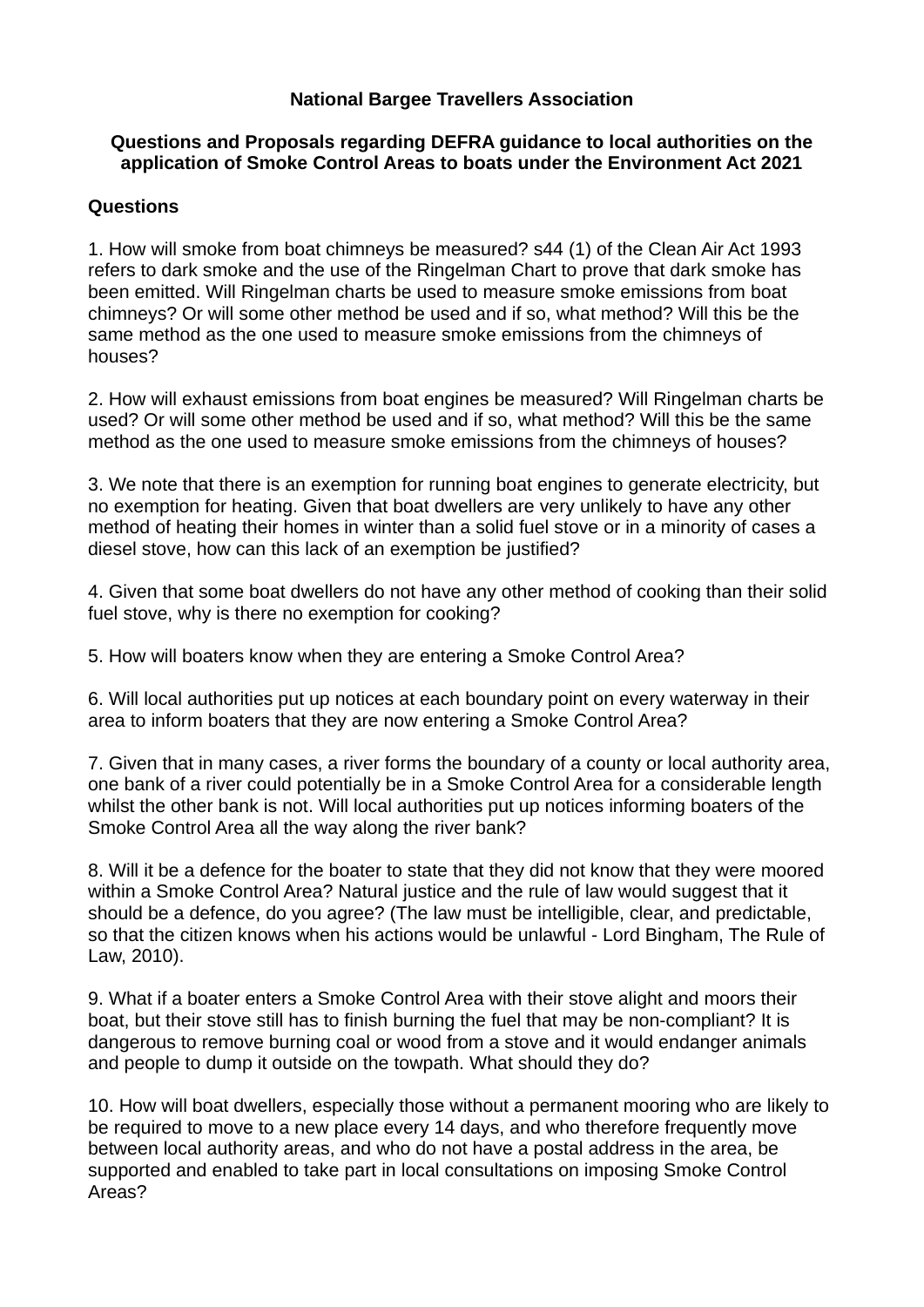11. The criteria for financial help to replace appliances sets a qualifying time of six months on the same mooring in one local authority area. Bargee Travellers are unlikely to qualify, as although they may spend six months within one local authority area, they will normally be moving to a different place in the local authority area every 14 days. Where do Bargee Travellers stand regarding financial help?

12. If Bargee Travellers are moving every 14 days but they do spend six months within a local authority area, do they qualify for financial help?

13. Who qualifies for financial help? Is it just liveaboards or do all eligible boat owners qualify?

14. Are we right in assuming boaters can continue to use their existing stove as long as they burn DEFRA-approved smokeless fuel?

15. What about using kindling (paper and small pieces of wood) to light the stove each day? How are we expected to light our stoves if kindling is not permitted? Firelighters are expensive, inefficient, create emissions and do not necessarily work.

16. Will the proposed application of Smoke Control Areas to boats give a grace period of 20 minutes to light the stove?

17. What will happen to boat dwellers who are fined for burning smoky fuel in a Smoke Control Area but who are unable to pay the fine? Will they be at risk of a prison sentence?

### **Proposals regarding DEFRA guidance to local authorities**

### *Signposting of Smoke Control Areas*

1. In *The Rule of Law* (2010) Lord Bingham states that the law must be intelligible, clear, and predictable, so that the citizen knows when his actions would be unlawful.

2. Smoke Control Areas must be clearly signed at all entry points on the waterway so that the person in charge of a vessel entering a Smoke Control Area can tell that they are entering a Smoke Control Area.

3. Where the waterway forms a boundary between an area that is a Smoke Control Area and an area that is not, the Smoke Control Area must be clearly signed at all points along the waterway so that the person in charge of a vessel entering a Smoke Control Area can tell that they are entering a Smoke Control Area if or when they cross to the other bank of the waterway.

4. It is not sufficient to place notices informing boaters that they are in a Smoke Control Area only at designated, purpose built visitor moorings; in general, boaters have the right to moor along the whole of the waterway towpath and sometimes on the offside as well, regardless of whether it is signposted as a visitor mooring.

5. It is not sufficient to only provide information online about the boundaries of Smoke Control Areas. Mobile broadband, the only way that boaters can obtain internet access, is expensive and unreliable. It has around 5% of the speed and capacity compared to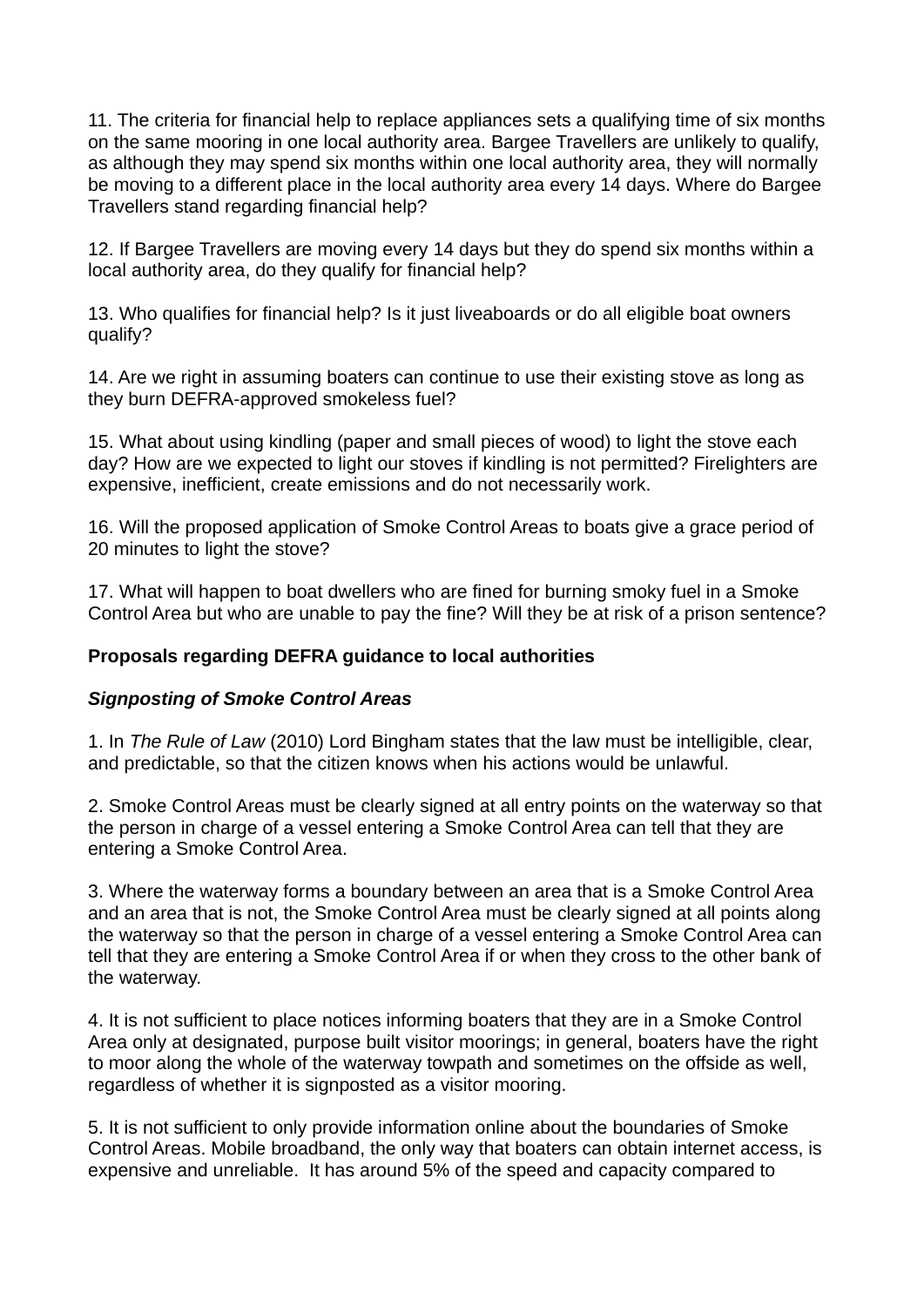landline broadband, at around 10 times the cost. Some boaters do not have internet access on their boat at all.

# *Signposting informing boat owners of their rights*

6. Any signposting of the boundaries of Smoke Control Areas must also inform boat owners of their rights to propel their boats; to generate electricity; to use kindling to light their stoves; to use their existing stoves provided that they only burn DEFRA-approved smokeless fuel; to burn dry wood if they use a DEFRA-approved stove; and their rights to appeal if they receive a warning letter or a fine. This will also serve to inform the general public of the rights of boaters, which will help to discourage any malicious or vindictive reporting of emissions from boats.

## *Boats entering a Smoke Control Area*

7. Many boaters travel in winter with their domestic heating stove alight. If a boater enters a Smoke Control Area with their stove alight and then moors their boat, there should be a clearly publicised grace period reflecting the time it takes for any non-smokeless fuel in the stove to burn out. This should be based on expert advice.

## *Guidance to local authorities on practical issues regarding boat stoves and engines*

8. Local authorities need to get expert advice on the practicalities of living on boats, such as from the National Bargee Travellers Association, HETAS qualified engineers and/or the Boat Safety Scheme. Otherwise there is a danger that the normal everyday activities of boat dwellers to heat their homes and to cook food will be made unlawful, rendering their home uninhabitable in winter and thus making the boat dweller homeless, exacerbating the housing, homelessness or rough sleeping problem within the local authority.

9. Local authorities need to be aware that for most boaters, both liveaboard and leisure boaters, the only form of heating is a solid fuel stove and the only means of generating electricity for lighting, domestic water pumps and water heating is the boat engine or a petrol or diesel generator.

10. Local authorities need to be aware that there will be many boat dwellers without a permanent mooring who live within their boundary for extended or significant nonconsecutive periods of time, moving every 14 days, who will not meet the six month qualifying period for financial help to replace appliances either because they are not on the same mooring for a continuous six month period, or they are moving to a different place every 14 days within the local authority boundary.

11. Local authorities must be provide transparent and easy to understand information about how smoke and exhaust emissions are measured; about who has the power to measure these emissions; and who has the power to deem any emissions unlawful.

12. Local authorities must be aware that generating electricity by the use of the boat engine or a petrol or diesel generator is lawful. It may assist local authorities to know the times when boaters are likely to be doing so: on Canal & River Trust waterways the boat licence conditions specify that engines and generators must not be run between 8pm and 8am unless for the purpose of moving off from a mooring.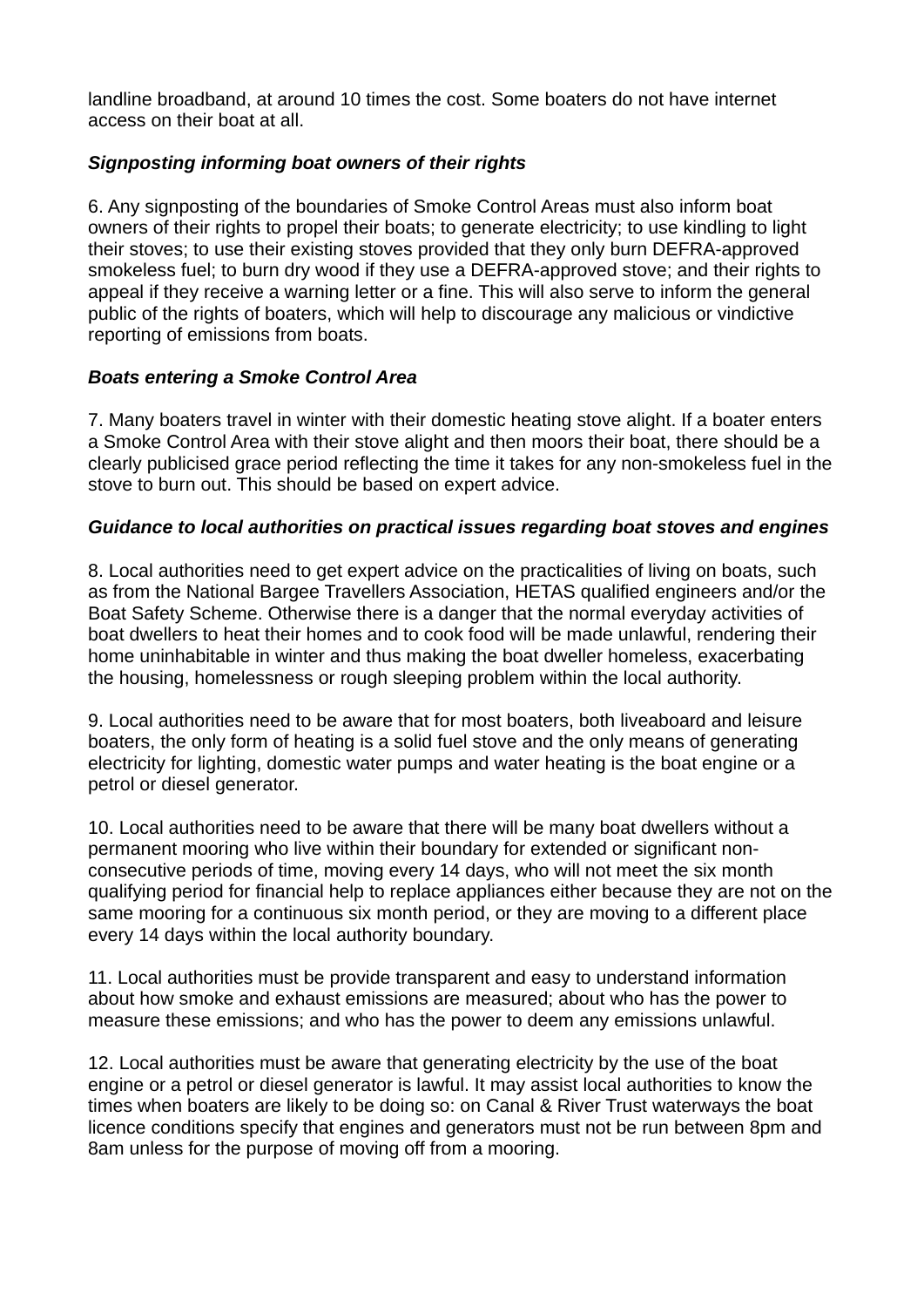13. Guidance must be provided to local authorities regarding what solid fuel heating stoves boaters are permitted to use; that they are permitted to use their existing stove and do not need a DEFRA-approved stove to use smokeless fuel to heat their home; that they may burn dry wood provided that they have a DEFRA-approved stove; and what other fuels they are permitted to burn in a DEFRA-approved stove.

14. Guidance must be provided to local authorities regarding the use of kindling to light the stove and grace periods for lighting stoves; the NBTA recommends that local authorities do not ban the use of kindling because this would be counter-productive in terms of air quality because using firelighters creates emissions, and in addition it would cause hardship to boat dwellers.

15. Local authorities need to be aware that only a minority of boats have the capability to use 240v electric hook up and the use that can be made of this on board is limited and unique to each boat. Most 240v shore power electric hook ups only power a ring of 240v plug sockets and a battery charger for the batteries that power the 12v electric installations (lights, 12v plug sockets, water pumps and bilge pumps).

# *Hardship and vulnerable boat dwellers*

16. Local authorities need to be aware that the boat dwellers who are most likely to fall foul of the amendments to the Clean Air Act under the Environment Act 2021 are the most vulnerable members of the liveaboard boating community, often working people living on incomes even below benefit levels, or whose benefits may have been sanctioned or stopped, or living only on small HM forces pensions, who may have mental health issues, poor literacy or physical disabilities.

17. These vulnerable boat dwellers have until now been able to heat their often poorlyinsulated homes by foraging, scavenging or being given fallen wood in rural areas or waste wood in urban areas. They cannot necessarily afford to buy coal and they will have already been financially disadvantaged by the recent withdrawal from sale of cheaper bituminous coal. They are the least able to pay any fines, but are are the most likely to fall foul of the extension of Smoke Control Areas to boats. What are local authorities going to do to prevent these boat dwellers from being unable to live in their homes and unable to pay any fines incurred as the result of the enforcement of Smoke Control Areas?

### *Inclusion of itinerant boat dwellers in consultations*

18. Guidance must be provided to local authorities on how to include itinerant boat dwellers in consultations, given that they may not necessarily spend very long at a time in a particular local authority area; they are unlikely to have regular access to a postal address; they may not be able to use the internet easily due to the very poor performance of mobile broadband compared to landline broadband; they may be unable to afford internet access; they may not have a computer or even a smartphone; even boat dwellers with permanent moorings will not necessarily have a local postal address due to the lack of residential planning consent for most moorings and the reluctance of mooring managers to allow post to be sent to the marina or mooring office address.

### *Consultations and awareness of hate crime towards itinerant boat dwellers*

19. Local authorities must be aware that boat dwellers, like the rest of the Travelling communities, are frequently the victims of prejudice and hate crime from the general